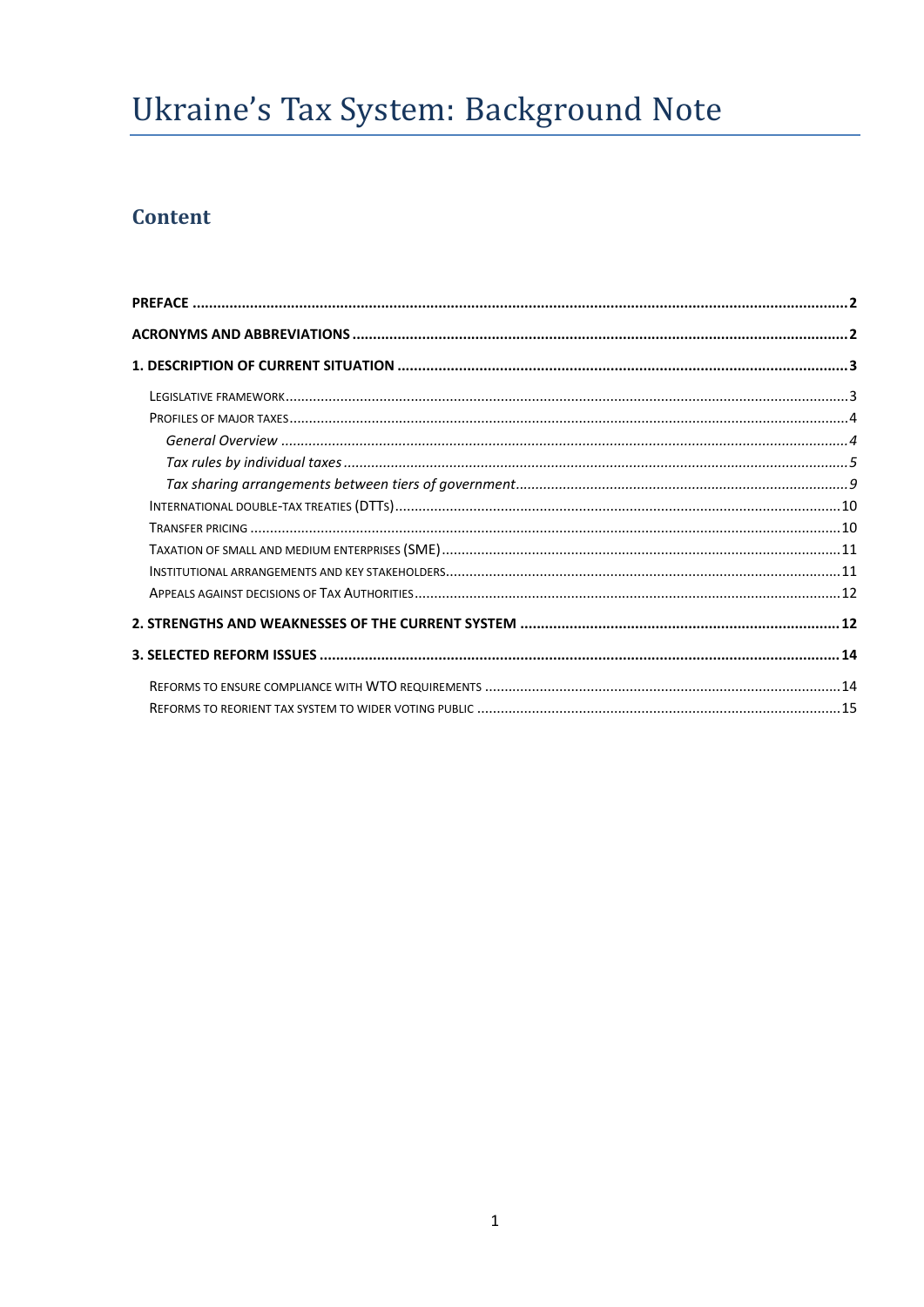### <span id="page-1-0"></span>**Preface**

This note was commissioned by the GIZ "Support to the reform of public finances" project to inform a short-term visit by the project expert to establish priorities for activities in the area of Public Financial Management in Ukraine. The author of the note is Yuriy Dzhygyr, public finance consultant at FISCO id [\(www.fisco-id.com\)](http://www.fisco-id.com/). The views expressed are those of the author and do not necessarily reflect the approaches or views of the GIZ or the "Support to the reform of public finances" project.

### <span id="page-1-1"></span>**Acronyms and Abbreviations**

| <b>BCU</b>  | <b>Budget Code of Ukraine</b>                          |
|-------------|--------------------------------------------------------|
| <b>CACP</b> | Code of Administrative Court Procedure                 |
| CCU         | <b>Customs Code of Ukraine</b>                         |
| <b>DTT</b>  | Double Tax Treaty                                      |
| <b>ECA</b>  | <b>Europe and Central Asia</b>                         |
| <b>EPT</b>  | <b>Enterprise Profit Tax</b>                           |
| IFC         | <b>International Finance Corporation</b>               |
| <b>IMF</b>  | <b>International Monetary Fund</b>                     |
| <b>OECD</b> | Organisation for Economic Co-operation and Development |
| <b>PFM</b>  | <b>Public Finance Management</b>                       |
| <b>PIT</b>  | Personal Income Tax                                    |
| <b>SME</b>  | <b>Small and Medium Enterprise</b>                     |
| TCU         | Tax Code of Ukraine                                    |
| TIC         | Trade and Investment Council                           |
| <b>UAH</b>  | Ukrainian Hryvnia                                      |
| US.         | <b>United States</b>                                   |
| <b>USSC</b> | <b>Unified Social Security Contributions</b>           |
| <b>VAT</b>  | Value Added Tax                                        |
| <b>WB</b>   | <b>World Bank</b>                                      |
| <b>WTO</b>  | <b>World Trade Organization</b>                        |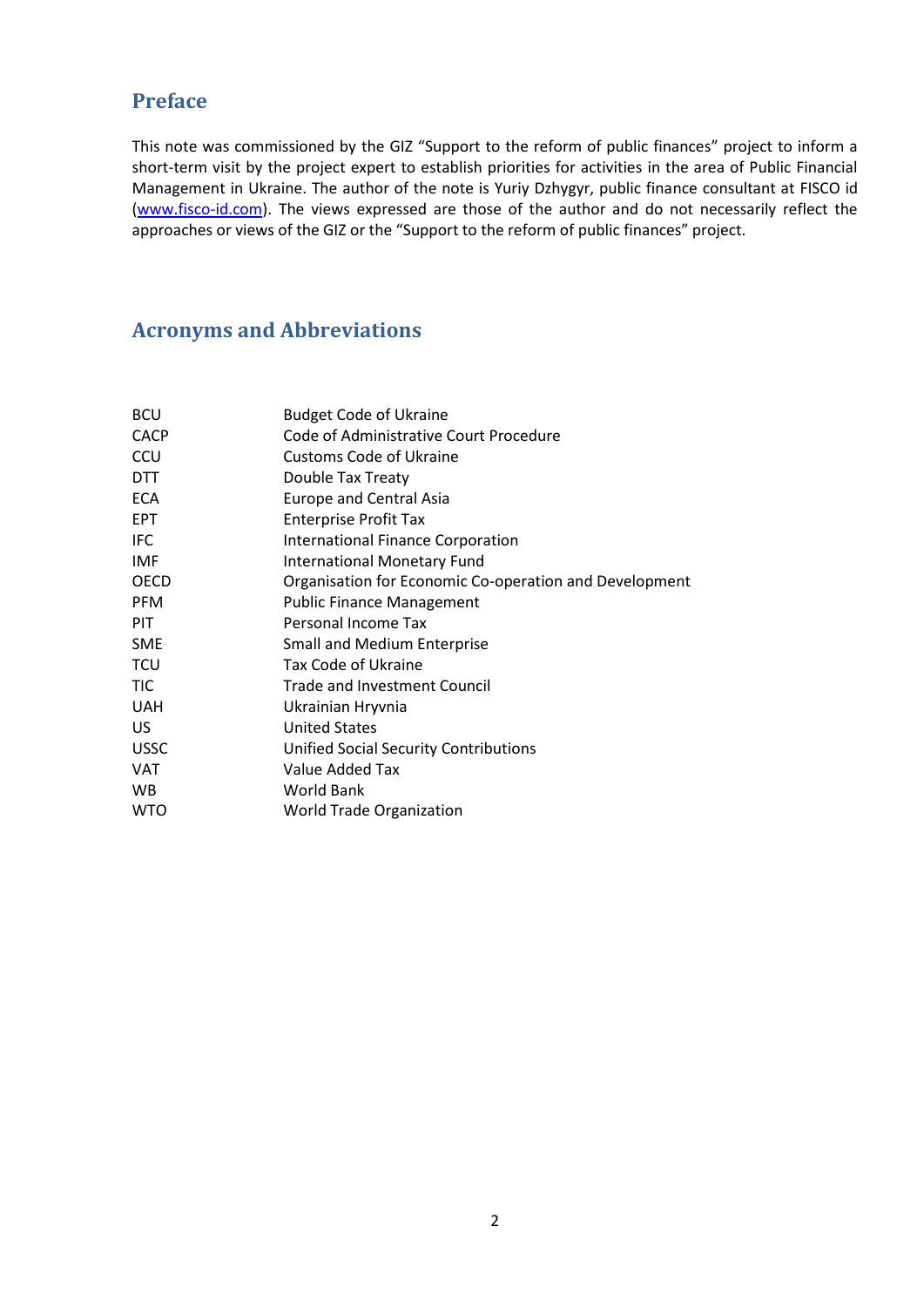### <span id="page-2-0"></span>**1. Description of current situation**

### <span id="page-2-1"></span>**Legislative framework**

**Ukraine's Constitution requires that all taxes and fees levied within the country's taxation system must be established exclusively by laws enacted by Ukraine's Parliament (Verkhovna Rada)<sup>1</sup> .** Major laws which define the current taxation system are described below.

- **Tax Code of Ukraine (TCU)<sup>2</sup>.** The TCU is the key framework law on taxation, which defines basic concepts, guiding principles, and establishes the list of existing taxes (discussed in detail in the next section). The TCU was introduced in December 2010 and came into effect on 1 January 2011. The TCU also sets out broad rules for appeals against decisions of tax authorities (Article 56).
- **Code of Administrative Court Procedure (CACP)<sup>3</sup> .** Procedures for challenging the decisions of tax authorities in courts are elaborated in the CACP, Articles 17-19. These provisions outline the scope of administrative court jurisdiction and establish guidelines on choosing the level of court for appeal.
- **Budget Code of Ukraine (BCU).** Ukraine is a unitary state with three levels of local (sub-national) government (regional, sub-regional (rayons and cities) and sub-rayon (villages and settlements)<sup>4</sup>. The Tax Code establishes two separate types of taxes: national taxes (mandatory throughout Ukraine) and local taxes (which could be introduced by local councils, but only out of the list outlined in the Tax Code and with rates within the ranges specified in the Tax Code)<sup>5</sup>. At the same time, some of the national taxes are later shared between the central (state) budget and sub-national budgets. The rules for such central revenue sharing between these levels of government are described in the country's Budget Code<sup>6</sup>. The Budget Code also defines rules for transferring tax revenues to the budgets of respective tiers.
- **Customs Code of Ukraine (CCU) <sup>7</sup> and the Law "On Ukraine's Custom Tariff"<sup>8</sup> .** Detailed customs procedures are established by the Customs Code, which defines terms and principles, and describes key customs regimes. The Customs Code also introduces the concept of Ukrainian Classification of International Trade Goods, while the Classification itself is approved within the Law "On Ukraine's Customs Tariff". The Law "On Ukraine's Customs Tariff" also defines the actual tariffs / duties levied on imported goods, grouped by the Ukrainian Classification of International Trade Goods.

<sup>&</sup>lt;sup>1</sup> Article 92 of the *Constitution of Ukraine*[, http://static.rada.gov.ua/site/const\\_eng/constitution\\_eng.htm](http://static.rada.gov.ua/site/const_eng/constitution_eng.htm)

 $^2$  Approved 02.12.2010 (latest amendments - 19.11.2012); Document No 2755-VI, <http://zakon1.rada.gov.ua/laws/show/2755-17>

<sup>&</sup>lt;sup>3</sup> Code of Administrative Court Procedure, approved 06.07.2005 (latest editions 01.12.2012), No 2747-IV, <http://zakon2.rada.gov.ua/laws/show/2747-15>

 $^4$  The top tier includes 24 oblasts, the ARC (Crimea) and two cities of special status (Kiev and Sevastopol). The subregional level includes 488 rayons and 177 cities "of oblast significance". The third tier of government includes over 12 000 villages, settlements and towns "of rayon significance".

<sup>&</sup>lt;sup>5</sup> Article 8-10 of the Tax Code of Ukraine.

 $<sup>6</sup>$  Revenue sharing arrangements are clearly defined since 2001 reform when the first Budget Code was approved.</sup> The currently effective version of the *Budget Code* was approved on 08.07.2010, No 2456-VI (latest amendments – 07.11.2012).

 $^7$  Approved 13.03.2012 (latest amendments - 07.11.2012); Document No 4495-VI, <http://zakon1.rada.gov.ua/laws/show/4495-17>

 $^8$  Law of Ukraine "On Ukraine's Custom Tariff", No 2371-III, approved 05.04.2001 (latest amendments – 01.01.2012)[, http://zakon1.rada.gov.ua/laws/show/2371-14](http://zakon1.rada.gov.ua/laws/show/2371-14)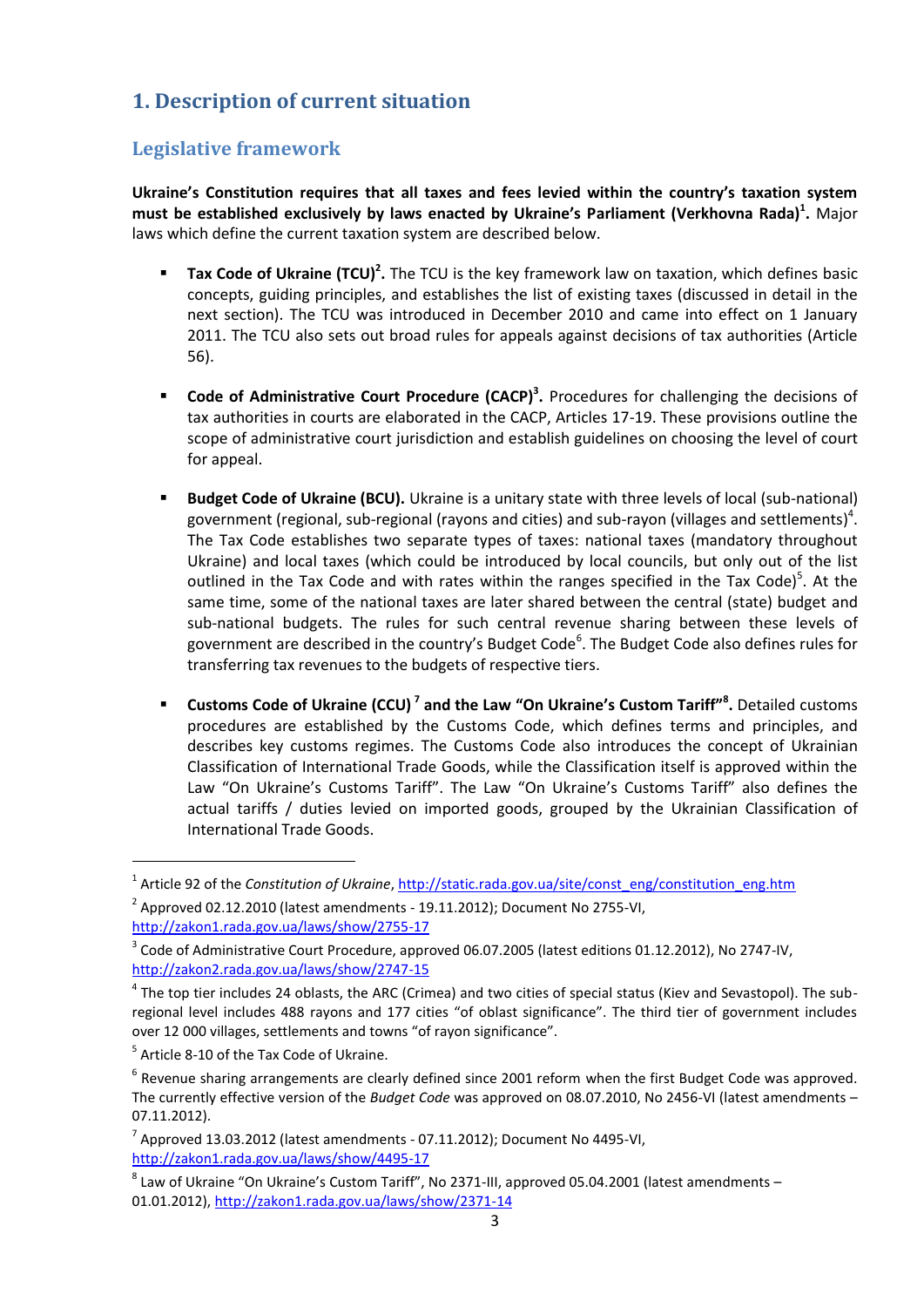- **Law of Ukraine "On collecting and accounting for United Social Security Contributions to Mandatory State Social Insurance"<sup>9</sup> .** In addition to taxes and fees established by the Tax Code, Ukraine operates a mandatory contributory social insurance scheme, regulated by a separate Law (the Law "On collecting and accounting for United Social Security Contributions to Mandatory State Social Insurance"). The unified mandatory contributions are levied from all taxpayers as a single payroll tax administered through the Pension Fund for subsequent redistribution between the four separate social insurance programmes:
	- Industrial accident insurance
	- Temporary disability insurance;
	- Unemployment Insurance; and
	- Pension Insurance.

### <span id="page-3-0"></span>**Profiles of major taxes**

#### <span id="page-3-1"></span>**General Overview**

**.** 

**Overall, the regulations listed above establish 18 national taxes and fees (including import duties), 5 optional local taxes and fees, and a single payroll tax for social insurance.** All these taxes are listed in [Table 1](#page-3-2) below.

#### <span id="page-3-2"></span>**Table 1. Comprehensive list of Ukraine's existing taxes and fees**

|       | <b>National Taxes and Fees</b>              |       | <b>Optional Local Taxes and Fees</b> |   | <b>Payroll Fund Taxes</b> |
|-------|---------------------------------------------|-------|--------------------------------------|---|---------------------------|
|       | Taxes:                                      |       | Taxes:                               |   | Taxes:                    |
|       | Value Added Tax (VAT);                      | ٠     | Property Tax;                        | ٠ | Single Social Tax         |
| ٠     | Personal Income Tax (PIT);                  | ٠     | Single Business Tax;                 |   | (Unified Social Security  |
| ٠     | Enterprise Profit Tax (EPT);                |       |                                      |   | Contributions, USSCs)     |
| ٠     | <b>Excise Taxes:</b>                        |       |                                      |   |                           |
|       | Import Duties;                              |       |                                      |   |                           |
| ٠     | Land Tax;                                   |       |                                      |   |                           |
| ٠     | Single Agricultural Tax;                    |       |                                      |   |                           |
| ٠     | Environmental Tax;                          |       |                                      |   |                           |
| г     | Wine-Growing Development Tax;               |       |                                      |   |                           |
|       |                                             |       |                                      |   |                           |
| Fees: |                                             | Fees: |                                      |   |                           |
|       | Oil and Gas Transit Fee;                    |       | <b>Business Licensing Fees;</b>      |   |                           |
| ٠     | Oil and Gas Extraction Fee;                 | ٠     | Parking Fees;                        |   |                           |
| ٠     | Vehicle Registration Fee;                   | п     | Tourist Fees.                        |   |                           |
| ٠     | Subsoil Utilisation Fee;                    |       |                                      |   |                           |
| ٠     | Radiofrequency Resource Utilisation Fee;    |       |                                      |   |                           |
| ٠     | Special Water Utilisation Fee;              |       |                                      |   |                           |
| ٠     | Forest Resources Utilisation Fee;           |       |                                      |   |                           |
| ٠     | Earmarked Surcharge on Electricity Tariffs; |       |                                      |   |                           |
| ٠     | Earmarked Surcharge on Gas Tariffs.         |       |                                      |   |                           |

<sup>&</sup>lt;sup>9</sup> Law of Ukraine "On collecting and accounting for United Social Security Contributions to Mandatory State Social Insurance", approved 08.07.2010, Document No 2464-VI (latest amendments – 07.11.2012), <http://zakon1.rada.gov.ua/laws/show/2464-17>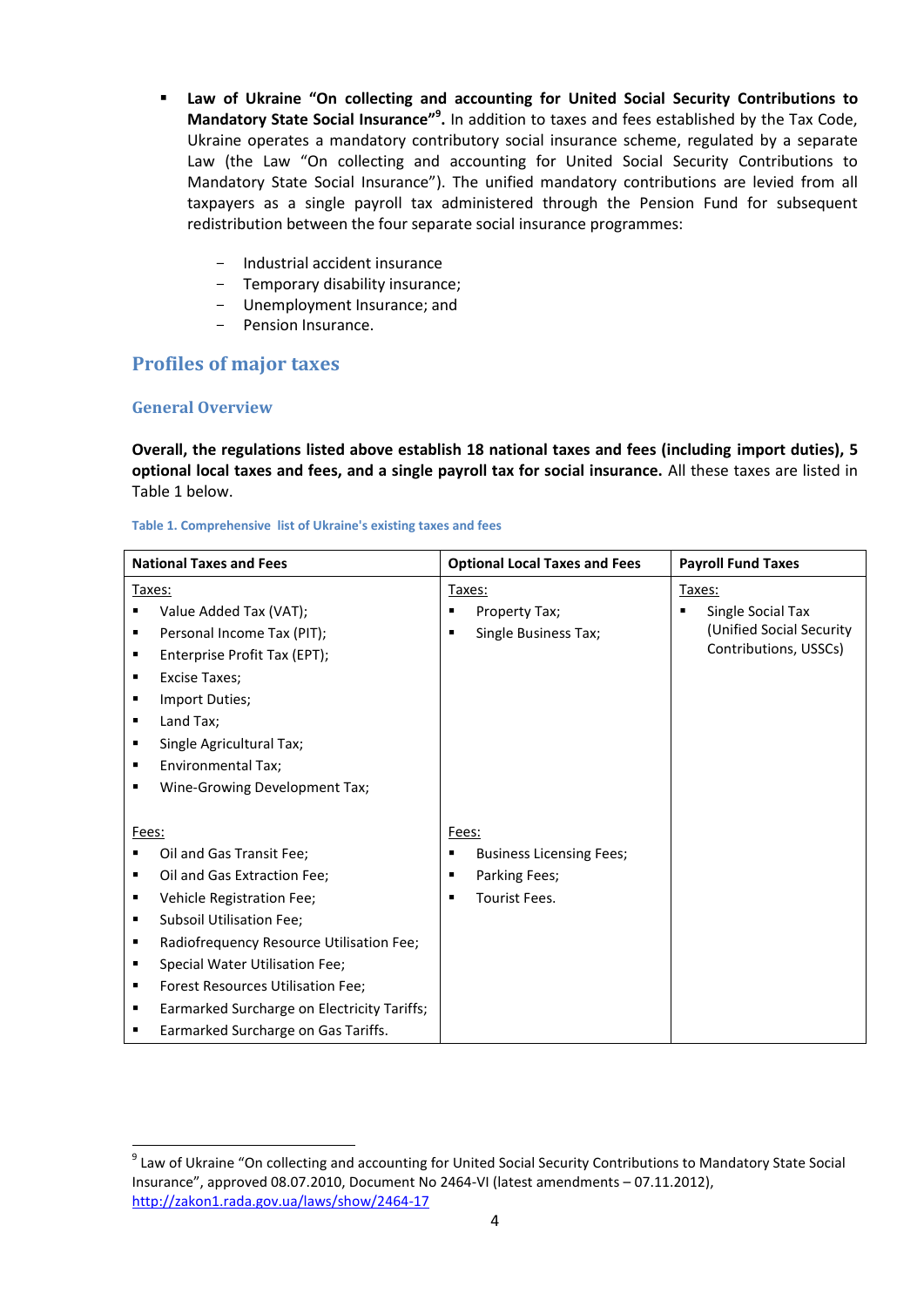**Relative importance of the existing taxes is illustrated in [Figure 1,](#page-4-1) which shows the share of each tax in the Ukraine's Consolidated Budget in the 2012 Budget<sup>10</sup> .** The country's biggest tax is VAT (which brings 35% of consolidated revenue), followed by PIT (15%), EPT (12%) and Excises (9%). The bulk of the Excise Taxes are levied on domestic goods. Import Duties and the Land Tax are each responsible for 3% of revenues. All other taxes and fees (including Oil and Gas transit and extraction fees, and also Local Taxes and Fees) jointly represent 7% of the consolidated budget.

<span id="page-4-1"></span>



#### <span id="page-4-0"></span>**Tax rules by individual taxes**

Key rules and major policy issues regarding key taxes are outlined in [Table 2](#page-4-2) below.

| <b>Tax</b>                         | Rate                                                                                                                                                 | <b>Base</b>                                                                                                      | <b>Exemptions</b>                                                                                                                                                                                                                                                                                           | <b>Issues and Comments</b>                                                                                                                                                                                                                                                                |
|------------------------------------|------------------------------------------------------------------------------------------------------------------------------------------------------|------------------------------------------------------------------------------------------------------------------|-------------------------------------------------------------------------------------------------------------------------------------------------------------------------------------------------------------------------------------------------------------------------------------------------------------|-------------------------------------------------------------------------------------------------------------------------------------------------------------------------------------------------------------------------------------------------------------------------------------------|
| Value<br><b>Added Tax</b><br>(VAT) | 2014: 17%<br>Current rate: 20%                                                                                                                       | VAT Payer<br>Registration<br>mandatory for<br>businesses<br>with annual<br>turnover<br>above UAH<br>300 thousand | ■ Zero-rated mostly for<br>exports and a range of<br>specific services (TCU,<br>Article 195);<br>■ Not levied on a range of<br>business activities, mostly<br>financial services (TCU,<br>Article 196);<br>Exemption for a range of<br>٠<br>operations (detailed list<br>available in TCU, Article<br>197). | Distortions in the system<br>of VAT administration<br>allow fraudulent agents to<br>account the bulk of added<br>value on accounts of<br>missing traders,<br>minimising tax liabilities<br>within the country and<br>claiming fictitious refunds<br>of this tax through<br>pseudo-export. |
| Personal<br>Income<br>Tax (PIT)    | TCU, Article 167:<br>■ 15% on regular<br>incomes;<br>5% mostly on passive<br>incomes;<br>17% on amounts<br>٠<br>above 10 minimum<br>wages per month; |                                                                                                                  | The TCU relies on two<br>٠<br>concepts: "Tax Discount"<br>(Article 166) and "Social<br>Tax Privilege" (Article<br>169). In essence, both<br>represent deductions<br>from taxable income:<br>- Tax discount includes                                                                                         | Paid at source;<br>٠<br>The tax is an origin-<br>٠<br>based levy, with<br>individuals paying their<br>income tax into the<br>budgets of jurisdictions<br>where they work,<br>rather than where they                                                                                       |

```
Table 2. Profiles of major taxes
```
 $^{10}$  2012 Budget figures are quoted as presented in the Monthly Budget Execution Report of the State Treasury for January-September 2012.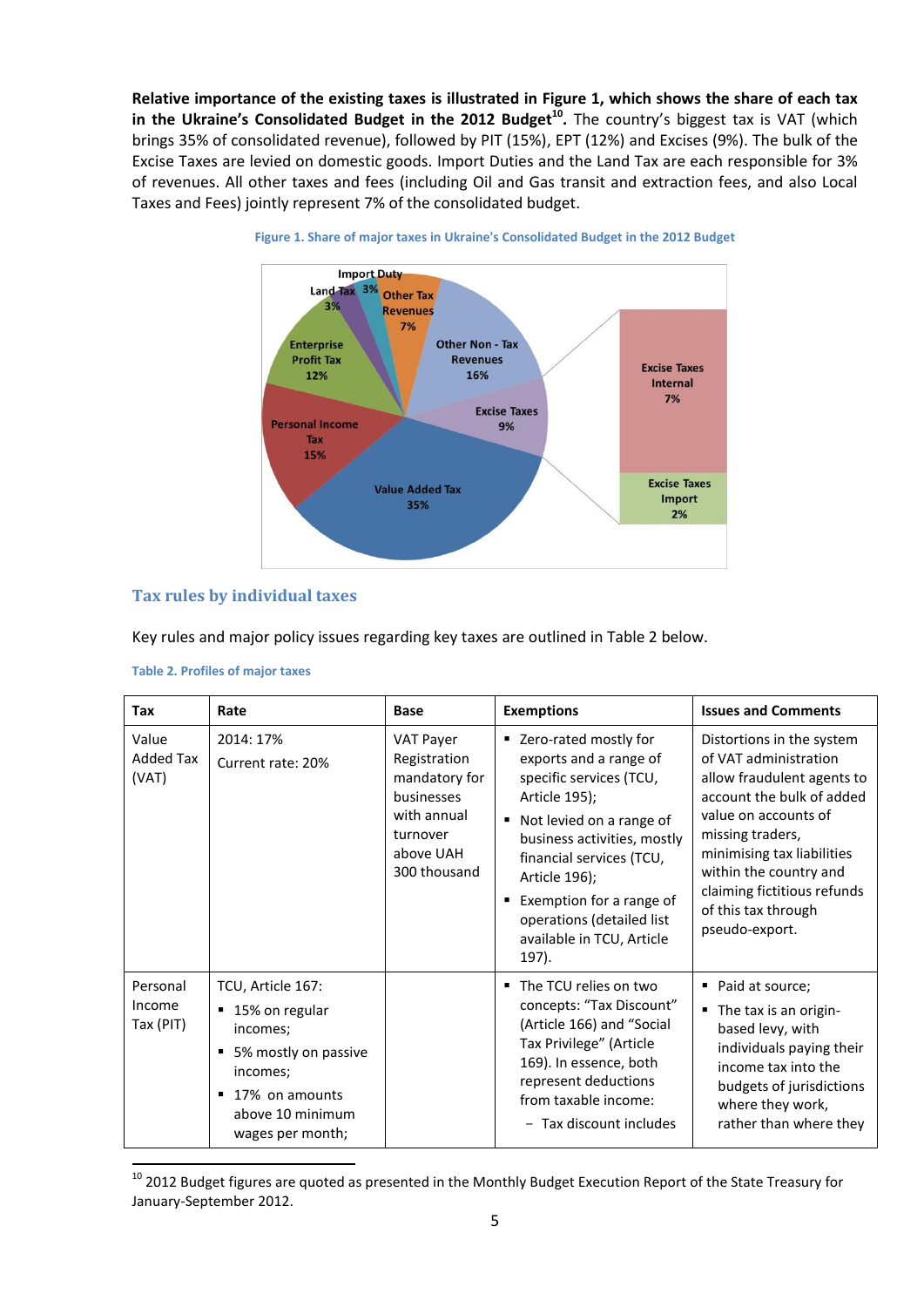|                                   | ■ 30% on lottery prizes<br>but with a wide range<br>of disclaimers;<br>10% on wages of<br>٠<br>miners;                                                                                                                                                                                                                                                                             |                                                                                                                                         | part of interest on<br>mortgages, charity<br>contributions, and<br>spending on<br>education and<br>healthcare.<br>Social Tax Privilege<br>reduces taxable<br>income by amounts in<br>specified proportions<br>to subsistence<br>minimum (100%,<br>150% and so on) for<br>certain categories of<br>taxpayers. Moreover,<br>the right for a social<br>tax privilege in a size<br>of 100% of one<br>subsistence minimum<br>is provided to all<br>taxpayers.<br>Article 165 also lists a<br>range of incomes which<br>are not taxable. Most of<br>them represent various<br>social benefits. | live. Although this<br>principle is traditional<br>for post-soviet<br>countries and strongly<br>engrained in their<br>administrative systems,<br>it is a significant barrier<br>to labour mobility and<br>to the possibility of<br>introducing local<br>surcharges on income<br>tax (which would lead<br>to undesirable<br>outcomes if applied at<br>source). The<br>comprehensive Budget<br>and Tax reforms of<br>2010 left this principle<br>unchanged and do not<br>assume the prospect of<br>PIT surcharges in the<br>foreseeable future. |
|-----------------------------------|------------------------------------------------------------------------------------------------------------------------------------------------------------------------------------------------------------------------------------------------------------------------------------------------------------------------------------------------------------------------------------|-----------------------------------------------------------------------------------------------------------------------------------------|------------------------------------------------------------------------------------------------------------------------------------------------------------------------------------------------------------------------------------------------------------------------------------------------------------------------------------------------------------------------------------------------------------------------------------------------------------------------------------------------------------------------------------------------------------------------------------------|-----------------------------------------------------------------------------------------------------------------------------------------------------------------------------------------------------------------------------------------------------------------------------------------------------------------------------------------------------------------------------------------------------------------------------------------------------------------------------------------------------------------------------------------------|
| Enterprise<br>Profit Tax<br>(EPT) | 2014: 16%<br>2013: 19%<br>2012: 21%<br>2011:23%                                                                                                                                                                                                                                                                                                                                    |                                                                                                                                         | ■ Insurance companies pay<br>EPT from their turnover<br>at the rate of 3%. This<br>rule is temporary and will<br>remain in effect until the<br>end of 2012.<br>Incomes of a specified<br>range of organisations<br>are exempt from the EPT.<br>The list of criteria which<br>define such organisations<br>is provided in Article 154<br>of the TCU.                                                                                                                                                                                                                                      | The fact that costs of<br>insurance are deductable<br>from taxable income<br>combined with the fact<br>that insurance companies<br>enjoy a special EPT<br>taxation regime, creates<br>opportunities for tax<br>arbitrage. Businesses can<br>minimise their EPT<br>liabilities by insuring<br>fictitious risks in captive<br>insurance companies.                                                                                                                                                                                              |
| Excise<br>taxes                   | The TCU defines three<br>types of excise rates:<br>Ad valorem rates<br>(defined for the value<br>of goods);<br>• Specific rates (defined<br>for a unit of goods);<br>Mixed rates (which<br>٠<br>combine ad valorem<br>and specific rate<br>calculation).<br>Complete list of excise<br>tax rates by individual<br>groups of goods is<br>provided in the Article<br>215 of the TCU. | Excise taxes<br>are levied on<br>the following<br>types of<br>goods:<br>Alcohol;<br>■ Tobacco;<br>· Petrol;<br>■ Transport<br>vehicles. |                                                                                                                                                                                                                                                                                                                                                                                                                                                                                                                                                                                          |                                                                                                                                                                                                                                                                                                                                                                                                                                                                                                                                               |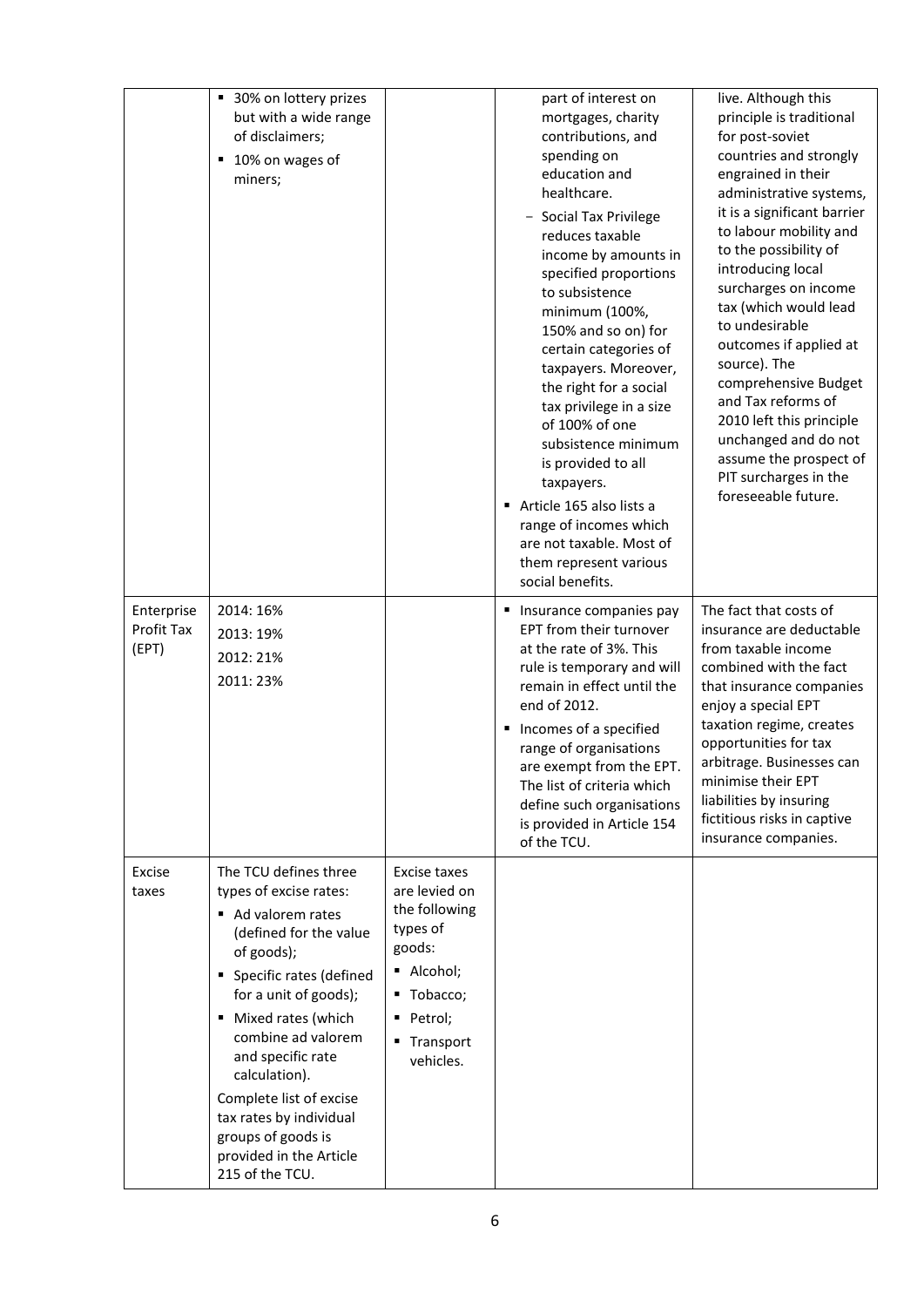| Land Tax       | 1% of assessed land<br>٠<br>value.<br>If the land was not<br>٠<br>assessed, the rate<br>equals UAH 0.24-3.36<br>per metre depending<br>on the size of the<br>municipality.<br>For cities of oblast<br>significance, rates are<br>used with a multiplier<br>set in a range from 1.2<br>to 3. | Assessed<br>value of the<br>land plot or, if<br>the land was<br>not yet<br>assessed, its<br>area.                                                                                                                             | ■ Reduced rates for<br>agricultural and forest<br>areas;<br>Privileges for this tax are<br>provided for a range of<br>taxpayers, defined in<br>Articles 281-282 of the<br>TCU. These mostly<br>includes selected social<br>groups (disabled,<br>pensioners) and socially<br>significant organisations<br>(national parks and<br>reserves, rehabilitation<br>facilities etc).<br>A range of particular<br>types of land plots (listed<br>in Article 283 of the TCU)<br>is exempt from Land Tax<br>(such as contaminated<br>areas, roads, cemeteries<br>etc).<br>Local authorities can<br>establish local privileges<br>for this tax within the<br>amounts which are due<br>for including into the<br>respective local budget<br>according to the revenue<br>sharing arrangement with<br>the central government. | Although land tax is<br>classified by the TCU and<br>the BCU as a central /<br>shared revenue, in reality<br>it consists of two different<br>parts: the land tax (with<br>the rate set centrally) and<br>the land lease fee<br>(defined through<br>individual negotiations in<br>each individual leasing<br>case). The bulk of the land<br>tax proceeds (about 6.5%<br>of local revenue including<br>transfers) are actually<br>collected through land<br>lease fee. The rules and<br>limits for levying a land<br>lease fee are clearly<br>regulated by the TCU<br>(Article 288) based on the<br>general rules for land<br>evaluation and Land Tax<br>rates.                                                                  |
|----------------|---------------------------------------------------------------------------------------------------------------------------------------------------------------------------------------------------------------------------------------------------------------------------------------------|-------------------------------------------------------------------------------------------------------------------------------------------------------------------------------------------------------------------------------|----------------------------------------------------------------------------------------------------------------------------------------------------------------------------------------------------------------------------------------------------------------------------------------------------------------------------------------------------------------------------------------------------------------------------------------------------------------------------------------------------------------------------------------------------------------------------------------------------------------------------------------------------------------------------------------------------------------------------------------------------------------------------------------------------------------|--------------------------------------------------------------------------------------------------------------------------------------------------------------------------------------------------------------------------------------------------------------------------------------------------------------------------------------------------------------------------------------------------------------------------------------------------------------------------------------------------------------------------------------------------------------------------------------------------------------------------------------------------------------------------------------------------------------------------------|
| Import<br>Duty | Tariffs for import duties<br>by groups of goods are<br>listed in the Law "On<br><b>Ukraine's Customs</b><br>Tariff".                                                                                                                                                                        | The list of<br>goods on<br>which import<br>duties are<br>levied,<br>grouped by<br>the Ukrainian<br>Classification<br>of<br>International<br>Trade Goods,<br>is provided in<br>the Law "On<br>Ukraine's<br>Customs<br>Tariff". |                                                                                                                                                                                                                                                                                                                                                                                                                                                                                                                                                                                                                                                                                                                                                                                                                | Throughout 2010-2012,<br>there has been a range of<br>complains from Ukraine's<br>major trade partners over<br>opaque procedures for<br>defining customs value of<br>imported goods, which -<br>they claim - results in<br>significantly overvalued<br>amounts of chargeable<br>import duties. In<br>particular, this concern<br>was voiced by the US<br>delegation to the third<br>meeting of the Trade and<br>Investment Council (TIC),<br>established by the United<br>States-Ukraine Trade and<br><b>Investment Cooperation</b><br>Agreement, held on 13<br>October 2010. The US<br>delegation leader, Deputy<br><b>United States Trade</b><br>Representative Miriam<br>Sapiro, stated that while<br>Ukraine had decreased |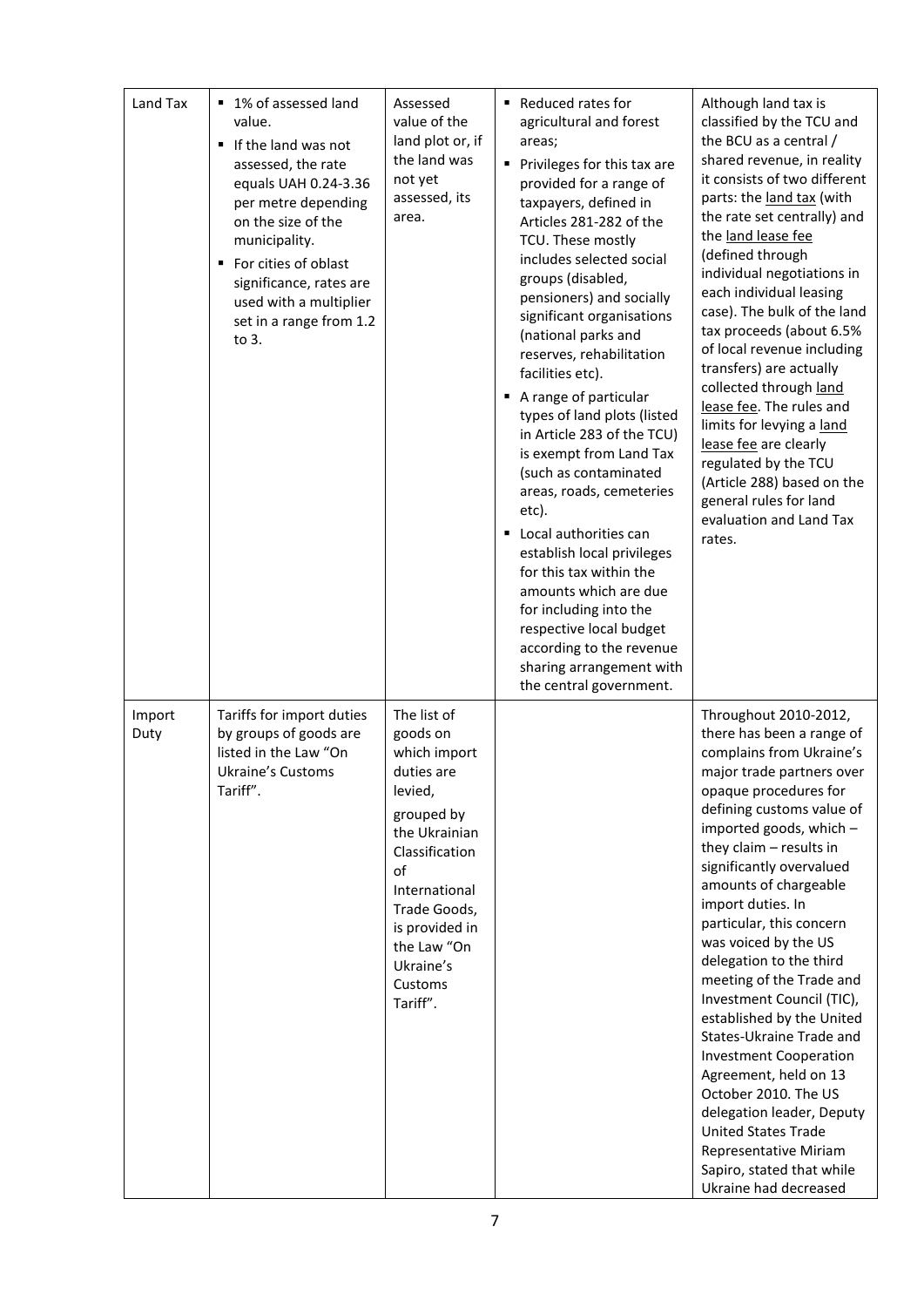|                                                             |                                                                                                                                                          |                                                                                                                                                                                          |                                                                                                                           |                                                                                              | customs tariffs after<br>acceding WTO, it had also<br>started to use lack of clear<br>regulatory procedures to<br>raise the customs value of<br>imported goods by<br>extreme amounts,<br>nullifying the initial tariff<br>decrease. In one quoted<br>example, one US<br>pharmaceutical company<br>found that the customs<br>value of the anti-cancer<br>medications was<br>increased from \$16 to<br>hundreds of dollars,<br>leading to a 1600%<br>increase, without<br>transparent explanation<br>(7) |
|-------------------------------------------------------------|----------------------------------------------------------------------------------------------------------------------------------------------------------|------------------------------------------------------------------------------------------------------------------------------------------------------------------------------------------|---------------------------------------------------------------------------------------------------------------------------|----------------------------------------------------------------------------------------------|--------------------------------------------------------------------------------------------------------------------------------------------------------------------------------------------------------------------------------------------------------------------------------------------------------------------------------------------------------------------------------------------------------------------------------------------------------------------------------------------------------|
| Simplified<br>Tax<br>Regimes                                |                                                                                                                                                          |                                                                                                                                                                                          |                                                                                                                           | Simplified business taxation regime is described in detail in a separate section on Page 11. |                                                                                                                                                                                                                                                                                                                                                                                                                                                                                                        |
| Property<br>Tax                                             | Defined by local<br>councils as a % of<br>minimum wage per<br>square meter of<br>property area;<br>for houses below<br>500 m. For bigger<br>set at 2.7%. | Rate ceiling at 1% for<br>flats below 240 m and<br>properties, the rate is                                                                                                               | Property area                                                                                                             | Tax based is reduced for<br>flats $-$ by 120 m and for<br>houses $-$ by 250 m.               | Will become effective<br>from 1 January 2013                                                                                                                                                                                                                                                                                                                                                                                                                                                           |
| Payroll<br>Fund<br><b>Taxes</b>                             | The USSC consists of two<br>contributions:                                                                                                               |                                                                                                                                                                                          | Payroll Fund                                                                                                              |                                                                                              | SMEs operating under the<br>simplified taxation regime<br>are liable to pay a Single                                                                                                                                                                                                                                                                                                                                                                                                                   |
| ("Unified<br>Social<br>Security<br>Contributi<br>on", USSC) | By Employee:<br>3.6%<br>2.6% for<br>contract-<br>based<br>workers<br>and<br>military<br>service                                                          | By Employer:<br>36,76% -<br>49,7%,<br>depending<br>on<br>occupatio<br>nal risk<br>$(67$ risk<br>groups)<br>34.7% for<br>٠<br>contract-<br>based<br>workers<br>and<br>military<br>service | Maximum<br>base for the<br>USSC is set at<br>17 times the<br>subsistence<br>level<br>(established<br>by separate<br>law). |                                                                                              | Social Tax (Unified Social<br>Security Contribution,<br>USSC). However, such<br>taxpayers are allowed to<br>define their social security<br>contribution on voluntary<br>basis at any level not<br>lower than a minimum<br>USSC contribution defined<br>as 34.7% of the minimum<br>wage (Article 8).                                                                                                                                                                                                   |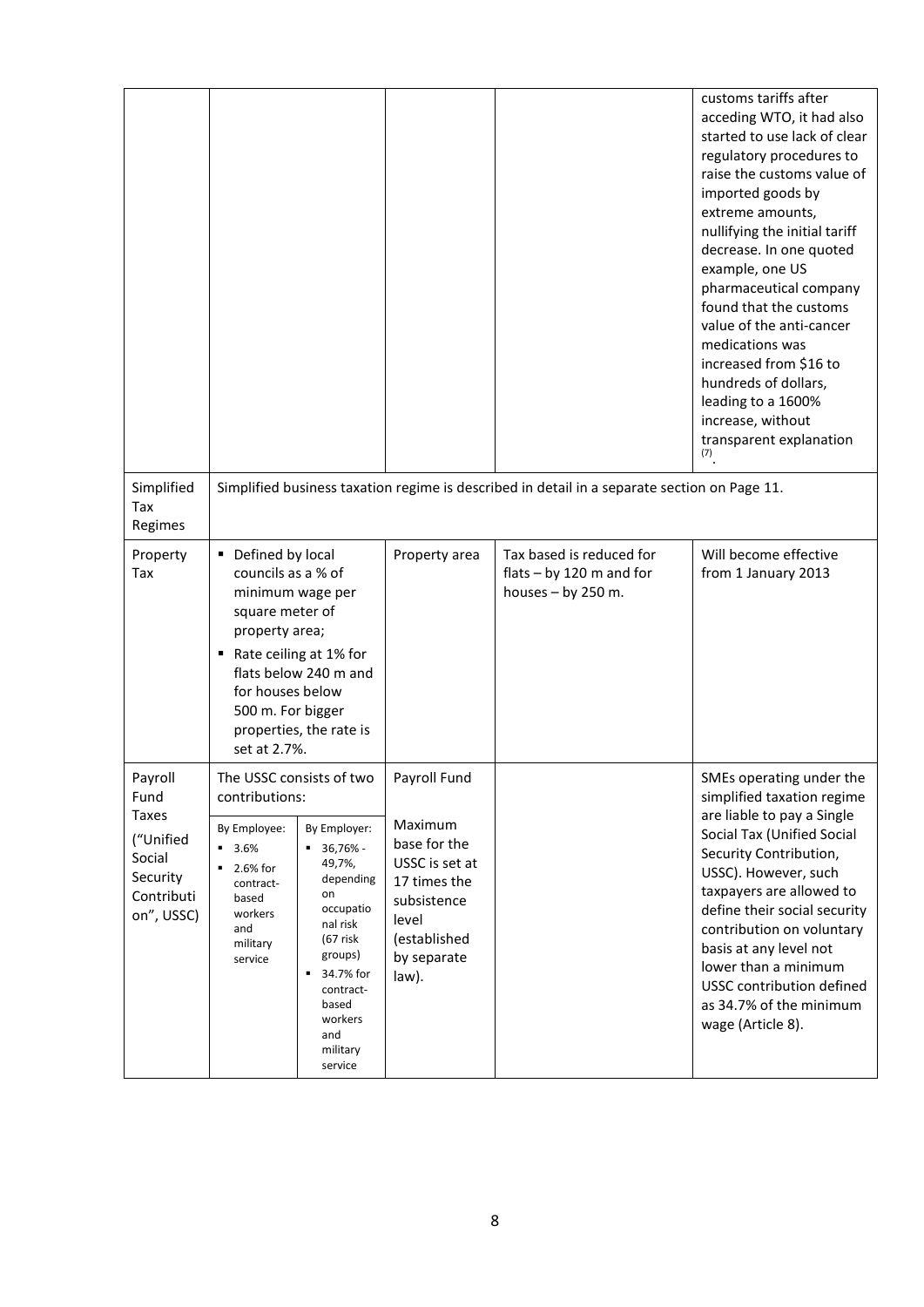#### <span id="page-8-0"></span>**Tax sharing arrangements between tiers of government**

**The rules for tax sharing are outlined i[n Table 3](#page-8-1) below.** The key source of funding for local governments is a mixture of shared taxes (Personal Income Tax, Land Tax and Single Tax from simplified tax regime) and equalisation transfers, allocated based on relatively simplistic criteria. Local taxes remain very small and do not imply sufficient autonomy and predictability, as described below. All local governments keep a percentage of PIT, Land tax and Single tax collected in their jurisdictions according to the following rules:

|                                                      | PIT                                                                                                                                                                                                                                           | <b>Land Tax</b>                                                                                                                                      | <b>Single Business Tax</b><br>(simplified business<br>taxation system)               |
|------------------------------------------------------|-----------------------------------------------------------------------------------------------------------------------------------------------------------------------------------------------------------------------------------------------|------------------------------------------------------------------------------------------------------------------------------------------------------|--------------------------------------------------------------------------------------|
| Towns, villages, and<br>settlements                  | Keep 25%;<br>Transfer 50% to rayon and<br>25% to oblast                                                                                                                                                                                       | Keep 60%;<br>Transfer 15% to rayon and<br>25% to oblast                                                                                              | Keep 43%;<br>Transfer 42% to the<br>Pension Fund and 15%                             |
| Cities of oblast<br>significance                     | Keep 75%, transfer 25% to<br>oblast                                                                                                                                                                                                           | Keep 75%, transfer 25% to<br>oblast                                                                                                                  | to Social Insurance Fund                                                             |
| Rayons                                               | Receive 50% collected by<br>towns, villages, and<br>settlements on their territory                                                                                                                                                            | Receive 15% collected by<br>towns, villages, and<br>settlements on their territory                                                                   |                                                                                      |
| Oblasts                                              | Receive 25% collected by local<br>governments on their territory                                                                                                                                                                              | Receive 25% collected by local<br>governments on their territory                                                                                     |                                                                                      |
| Kiev and Sevastopol                                  | Keep 100%                                                                                                                                                                                                                                     | Keep 100%                                                                                                                                            | Keep 43%;<br>Transfer 42% to the<br>Pension Fund and 15%<br>to Social Insurance Fund |
| Who sets the rate?                                   | It is a regular practice for the central government to introduce<br>exemptions to both taxes, as well as change its rate and base,<br>without systemic and transparent compensation to local<br>governments (e.g. during PIT reform in 2003). | Local governments set<br>the rate within a<br>specified limit (UAH 200<br>per month)                                                                 |                                                                                      |
| Sharing<br>arrangement with<br>Central<br>Government | Included into calculation of<br>fiscal capacity by the gap-<br>covering formula                                                                                                                                                               | For towns/cities: included into<br>calculation of fiscal capacity by<br>the gap-covering formula;<br>For rayons, oblasts - excluded<br>from formula. | Included into calculation<br>of fiscal capacity by the<br>gap-covering formula.      |

#### <span id="page-8-1"></span>**Table 3. Rules for revenue sharing between budget tiers**

**Local taxes remain meagre since independence.** In 2012, local taxes (with rates defined by respective councils) represented 1.63% of total local revenue. An ambiguous land tax (the bulk of which is collected in a form of land lease fee set by local council) was bringing an additional 6.67%, but it was mostly levied by rural communities, with very low base available in the cities, and until 2010 the rules for setting up the size of land lease were completely unregulated (the rules were streamlined in the new Tax Code approved in 2010). The Property Tax introduced by the new Tax Code will become effective on 1 January 2013. Local governments do not have independent local tax collection agencies and all taxes are administered through central State Tax Administration. The same applies to collection of local taxes.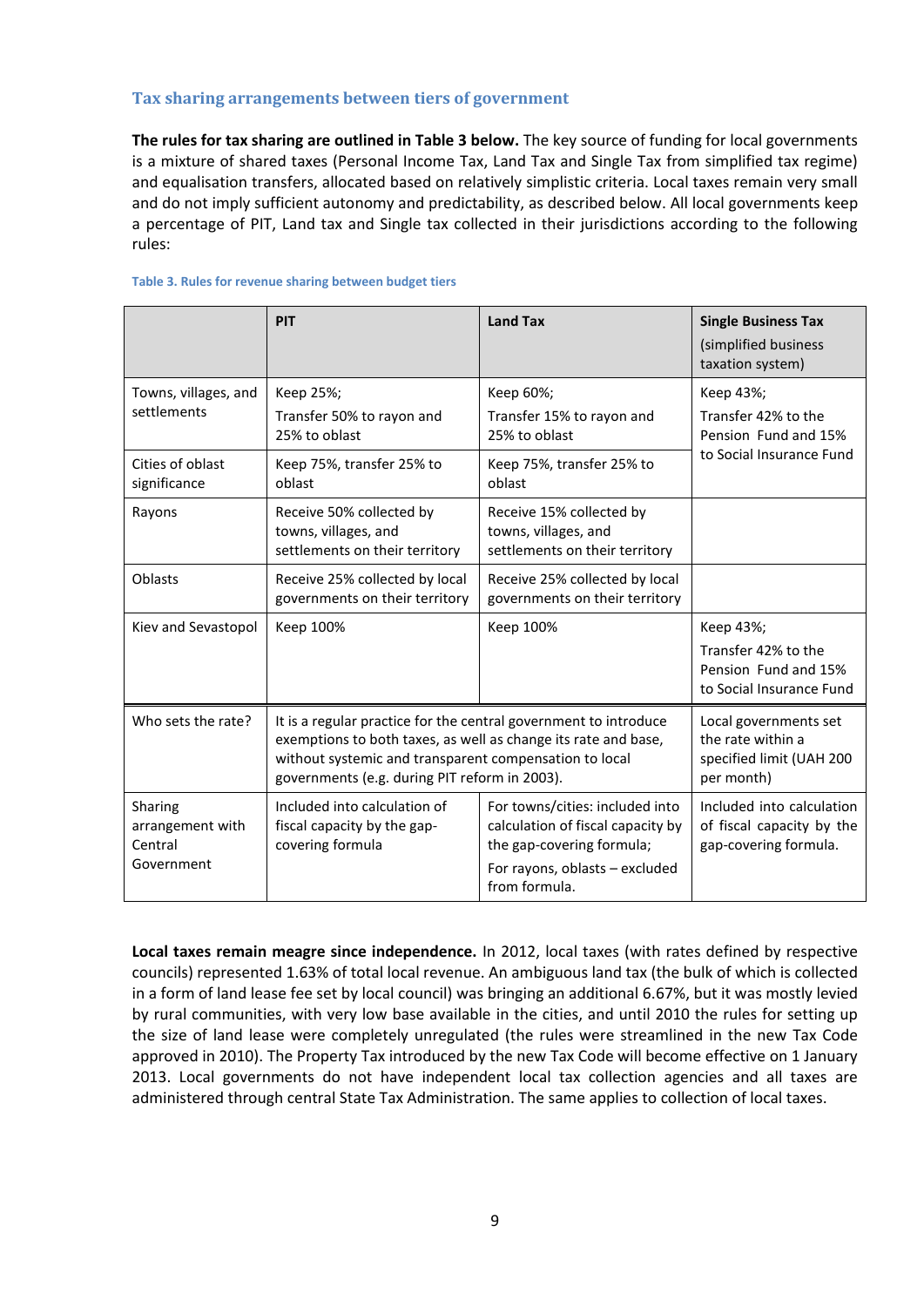### <span id="page-9-0"></span>**International double-tax treaties (DTTs)**

Taxation of incomes gained abroad by residents of Ukraine and of incomes gained by foreign residents in Ukraine is regulated by Articles 3, 13, and 103 of the Tax Code of Ukraine. In addition, Article 14 provides definitions of key terms and concepts (resident, non-resident, incomes from domestic sources, income from foreign sources). The key taxation rules of such incomes are the following:

- **International Double-Taxation Treaties overrule domestic tax provisions.** This rule is established by Article 3 (Clause 3.2) of the TCU.
- **As of 1 January 2012, Ukraine was a signatory to DTTs with 68 countries.** The list of the countries is available in the Letter of the State Tax Administration of Ukraine of 12.01.12 No 811/7/12-1017 "On international double-taxation treaties".
- **Incomes of Ukraine residents received abroad** are taxed according to standard procedures (Article 13). Taxes paid by Ukraine residents abroad may be taken into account in calculation of the domestic tax liabilities of such residents.
- **Incomes of non-residents gained in Ukraine** are taxed based on standard procedures if no DTT was signed with respective country. If a DTT with such country does exist, tax liabilities of nonresidents towards Ukrainian budget are adjusted by taxes paid in taxpayer's country of residence (after provision of complete package of supportive documentation) (Article 103).

### <span id="page-9-1"></span>**Transfer pricing**

**.** 

**At the moment, Ukraine effectively does not apply any rules for transfer pricing, but new transfer pricing regulation will become effective on 1 January 2013.**

- **At the moment, rules for transfer pricing are vague and not practically applicable.** Currently effective rules are described in Clause 1.20.2 of the Law of Ukraine "On Enterprise Profit Tax"<sup>11</sup>. This provision assumes estimation of transfer prices based on comparable uncontrolled prices method, and for the cases when this is impossible it advises proving transfer prices on the basis of national accounting and property valuation standards. These rules were assessed as insufficiently clear for practical implementation by both international observers<sup>12</sup> and domestic stakeholders<sup>13</sup>.
- **New transfer pricing rules are established by Article 39 of the Tax Code, which will come into force on 1 January 2013.** Article 39 contains clear and detailed rules for estimation of transfer prices. Notably, in the terminology applied in Ukraine, transfer prices are defined as "usual process" («Звичайні ціни»). Based on analysis by KMPG, the new rules are generally in line with the OECD Transfer Pricing Guidelines and the arm's length principle<sup>14</sup>. However, some analysts believe that new rules still deviate from international best practice and could be again difficult to implement in practice. In particular, detailed methodology for determining arm's length price is still lacking, and tax authorities do not have sufficient capacity to ensure compliance<sup>15</sup>.

<sup>&</sup>lt;sup>11</sup> Law of Ukraine "On Enterprise Profit Tax" (approved 28.12.1994, No 334/94-BP) lost effect after introduction of the Tax Code, with the exception of Clause 1.20 which remains effective [\(http://zakon2.rada.gov.ua/laws/show/334/94-%D0%B2%D1%80\)](http://zakon2.rada.gov.ua/laws/show/334/94-%D0%B2%D1%80)

<sup>12</sup> Ukraine 2013: Transfer Pricing, by Ernst & Young, [http://www.ey.com/Publication/vwLUAssets/web-AmCham-](http://www.ey.com/Publication/vwLUAssets/web-AmCham-Country-profile-Article-Transfer-pricing/$FILE/web-AmCham-Country-profile-Article-Transfer-pricing.pdf)[Country-profile-Article-Transfer-pricing/\\$FILE/web-AmCham-Country-profile-Article-Transfer-pricing.pdf](http://www.ey.com/Publication/vwLUAssets/web-AmCham-Country-profile-Article-Transfer-pricing/$FILE/web-AmCham-Country-profile-Article-Transfer-pricing.pdf)

<sup>&</sup>lt;sup>13</sup> Conclusion of Ukraine's High Administrative Court No K-31541/05 of 19.07.2011 which looked into the issue and confirmed that regulatory basis for transfer pricing does not exist at the moment.

<sup>14</sup> *Ukraine: New transfer pricing rules*, in KPMG "Tax News Flash" Volume 2011-67 of 9 November 2011 [\(http://www.kpmg.com/Global/en/IssuesAndInsights/ArticlesPublications/taxnewsflash/Lists/Expired/transfer](http://www.kpmg.com/Global/en/IssuesAndInsights/ArticlesPublications/taxnewsflash/Lists/Expired/transfer-pricing-ukraine-nov9.pdf)[pricing-ukraine-nov9.pdf\)](http://www.kpmg.com/Global/en/IssuesAndInsights/ArticlesPublications/taxnewsflash/Lists/Expired/transfer-pricing-ukraine-nov9.pdf)

<sup>15</sup> *Ukraine 2013: Transfer Pricing*, by Ernst & Young.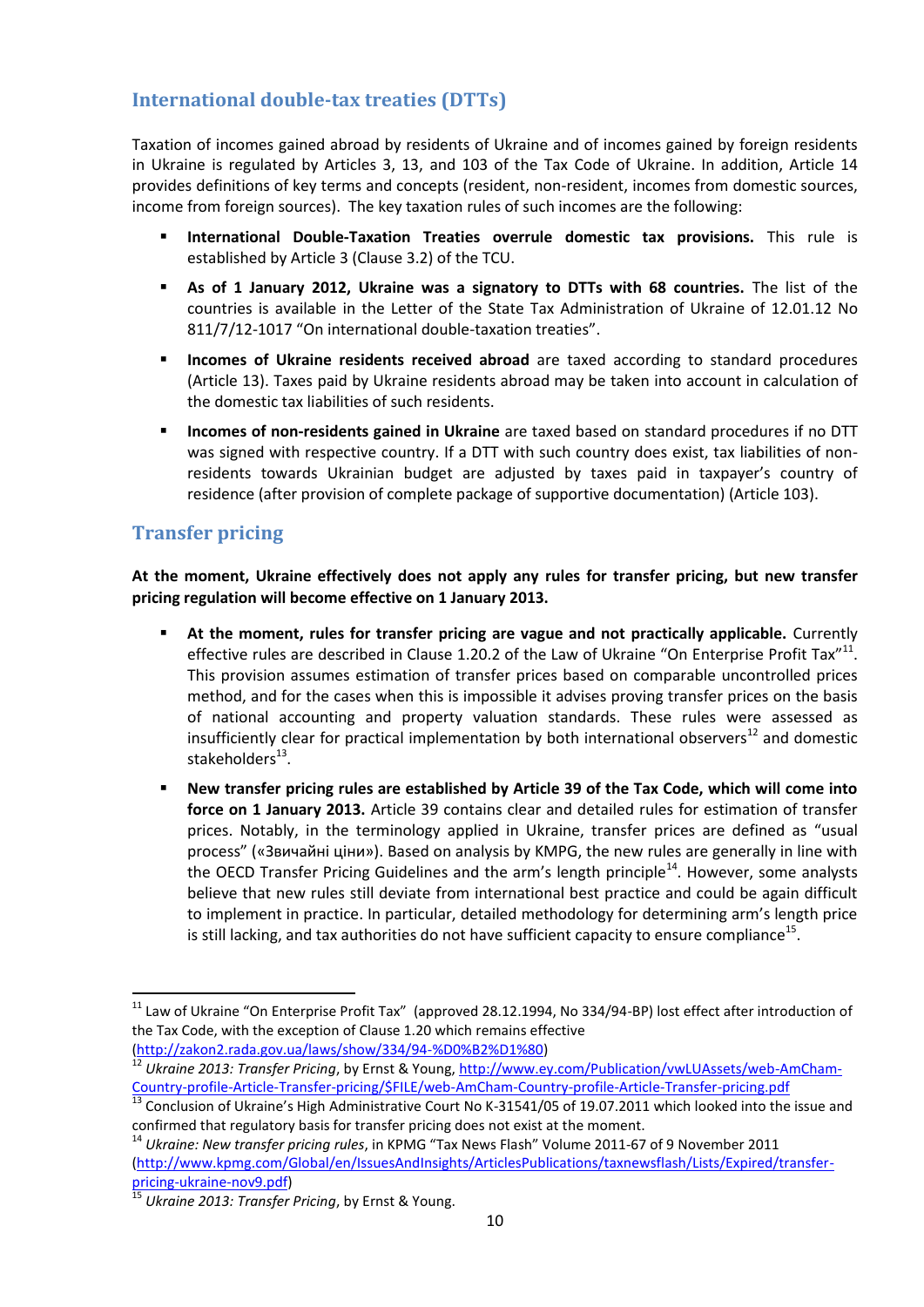### <span id="page-10-0"></span>**Taxation of small and medium enterprises (SME)**

**Simplified taxation regime for SMEs is established by Chapter 1, Section XIV of the Tax Code.** The simplified regime covers both physical and legal entities and includes the following rules:

- Taxpayers are broken down into 6 groups, based on their legal status (physical person or legal entity); turnover and number of employees.
- Simplified business tax is paid as a fixed amount or percentage of turnover:
	- Taxpayers in Group 1 and 2 pay a fixed amount, defined as a percentage of minimum wage (1-20%). The size of minimum wage as of November 2012 was equal to 1110 UAH. Therefore, the amount of the single business tax for this group currently varies between 11 UAH and 224 UAH.
	- Taxpayers in Groups 3, 4, 5, and 6 pay a percentage of turnover: 3% or 7% for those registered as VAT payers, and 5% or 10% for those not registered as VAT payers.
- SMEs operating under the simplified taxation regime are liable to pay a Single Social Tax (Unified Social Security Contribution, USSC). However, such taxpayers are allowed to define their social security contribution on voluntary basis at any level not lower than a minimum USSC contribution defined as 34.7% of the minimum wage (Article 8 of the Law "On collecting and accounting for United Social Security Contributions to Mandatory State Social Insurance"<sup>16</sup>).

### <span id="page-10-1"></span>**Institutional arrangements and key stakeholders**

#### **Roles and responsibilities in taxation policy design and implementation are broadly distributed as follows:**

- **Legislative authority.** As described earlier, Ukraine's Constitution requires that all taxes and fees levied within the country's taxation system must be established exclusively by laws enacted by Ukraine's Parliament (Verkhovna Rada). Respectively, the Parliament holds the key role in enacting tax policy decisions. The main stakeholders within the Parliament are two key Parliamentary committees:
	- **Finance, Banking, Tax and Customs Policy Committee** (which leads in Parliamentary consideration of all legislative initiatives in the area of taxation).
	- **Budget Committee** (which leads in Parliamentary consideration of all legislative initiatives with impact on the country's public finance).
- **Executive authority:**

**.** 

- **The Ministry of Finance** leads in policy development and implementation; as well as internal financial oversight. It also coordinates activities of the two major revenue generating agencies (the State Tax Administration / Service and the State Customs Service).
- **The State Tax Service** and **the State Customs Services** are the country's key revenue generating agencies.

<sup>&</sup>lt;sup>16</sup> Law of Ukraine "On collecting and accounting for United Social Security Contributions to Mandatory State Social Insurance", approved 08.07.2010, Document No 2464-VI (latest amendments – 07.11.2012), <http://zakon1.rada.gov.ua/laws/show/2464-17>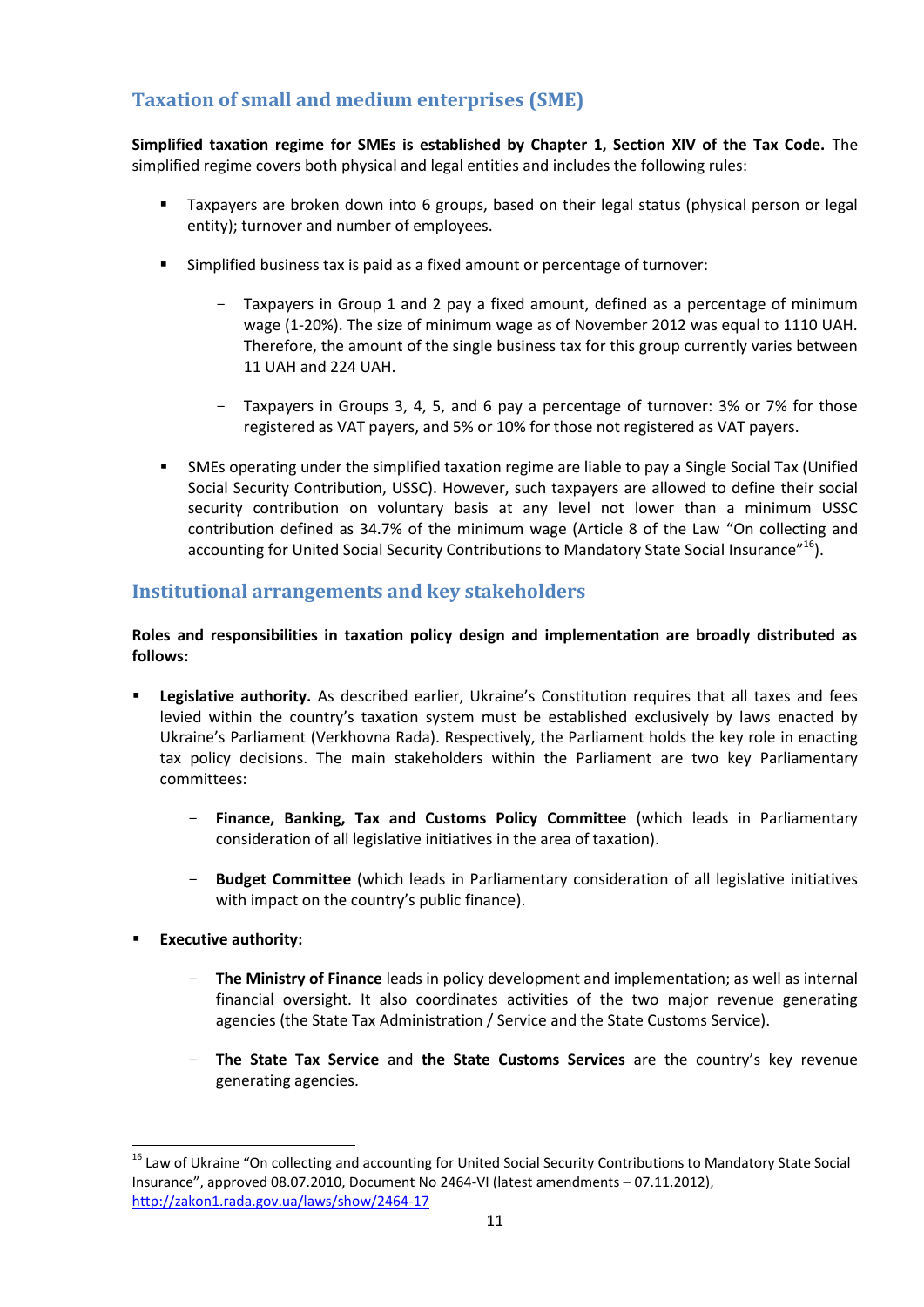- **Judiciary authority:**
	- **Administrative courts** are responsible for proceedings in the area of tax matters, as described in detail in the next section.
- **External financial oversight (Accounting Chamber).** The mandate of Ukraine's Independent financial oversight agency, Accounting Chamber, has been debated and modified over the recent years, and its role in external control of budget revenues has bene questioned. However, the currently effective *Concept for Development of Public Financial Management<sup>17</sup>* clearly specifies that one of the core direction of PFM reforms in Ukraine must be estension of the Accounting Chamber powers in executing independent oversight over public revenues at central and sub-national levels.

### <span id="page-11-0"></span>**Appeals against decisions of Tax Authorities**

The Tax Code (Article 56, Clause 56.1) establishes two possible ways for taxpayers to appeal against the decisions of tax authorities:

- **Challenging tax authority decisions through administrative channels.** In such case, the taxpayer must send a written appeal to the tax authority of the higher level within 10 days after the decision which is being challenged. Decision on appeals has to be made within 20 days (with possible extensions but no longer than 60 days). This decision is considered ultimate but can be challenged in court (Article 56, Clause 56.10)<sup>18</sup>.
- **Challenging tax authority decisions in court.** Appeals against decisions of Tax Authorities should be made to Administrative Courts, whose jurisdiction includes matters arising from exercise of executive powers by state authorities (Article 17 of the Code of Administrative Court Procedure (CACP)). Moreover, Article 19 of the CACP strictly prescribes which territorial office of the Administrative Court should deal with each type of appeal, and, in most cases, appeals must be sent to local courts at the place of taxpayer residence. Court proceedings must follow rules established by the CACP with due account to the provisions of the Tax Code<sup>19</sup>.

According to anecdotic evidence, in case if the Administrative Court makes a decision in favour of the taxpayer, the respective Tax Authority (whose decision was challenged in court) is obliged to counterappeal such court decision in an Administrative Court of higher level. This loop is repeated if the resulting decision is again in favour oft he taxpaer, until the matter is elevated tot he attention oft he Higher Administrative Court of Ukraine. Respectively, based on this adecdotic evidence, enforcing court decisions which favour taxpayers normally take several years of court proceedings at various levels.

### <span id="page-11-1"></span>**2. Strengths and weaknesses of the current system**

**Most international observers acknowledge significant reform effort in the tax policy area in Ukraine in the last decade.** In particular, the Public Finance Review of the WB in 2006-2008 recognised the Government's progress in streamlining tax legislation, gradual elimination of distortive tax exemptions, removal of mutual offsets, tax amnesties and budget arrears, as well as overall impressive improvement in fiscal discipline.

<sup>&</sup>lt;sup>17</sup> Resolution of the Cabinet of Ministers of Ukraine No 633-p of 3 September 2012 "On approval of the Concept for Development of Public Financial Management in Ukraine", [http://zakon2.rada.gov.ua/laws/show/633-2012-](http://zakon2.rada.gov.ua/laws/show/633-2012-%D1%80) [%D1%80](http://zakon2.rada.gov.ua/laws/show/633-2012-%D1%80)

 $18$  Detailed description of the administrative appeal process is available at [http://www.juryst.lviv.ua/articles/category/3/message/35/.](http://www.juryst.lviv.ua/articles/category/3/message/35/)

 $\overline{19}$  Detailed description of court appeal process is available at

<http://www.juryst.lviv.ua/articles/category/3/message/40/>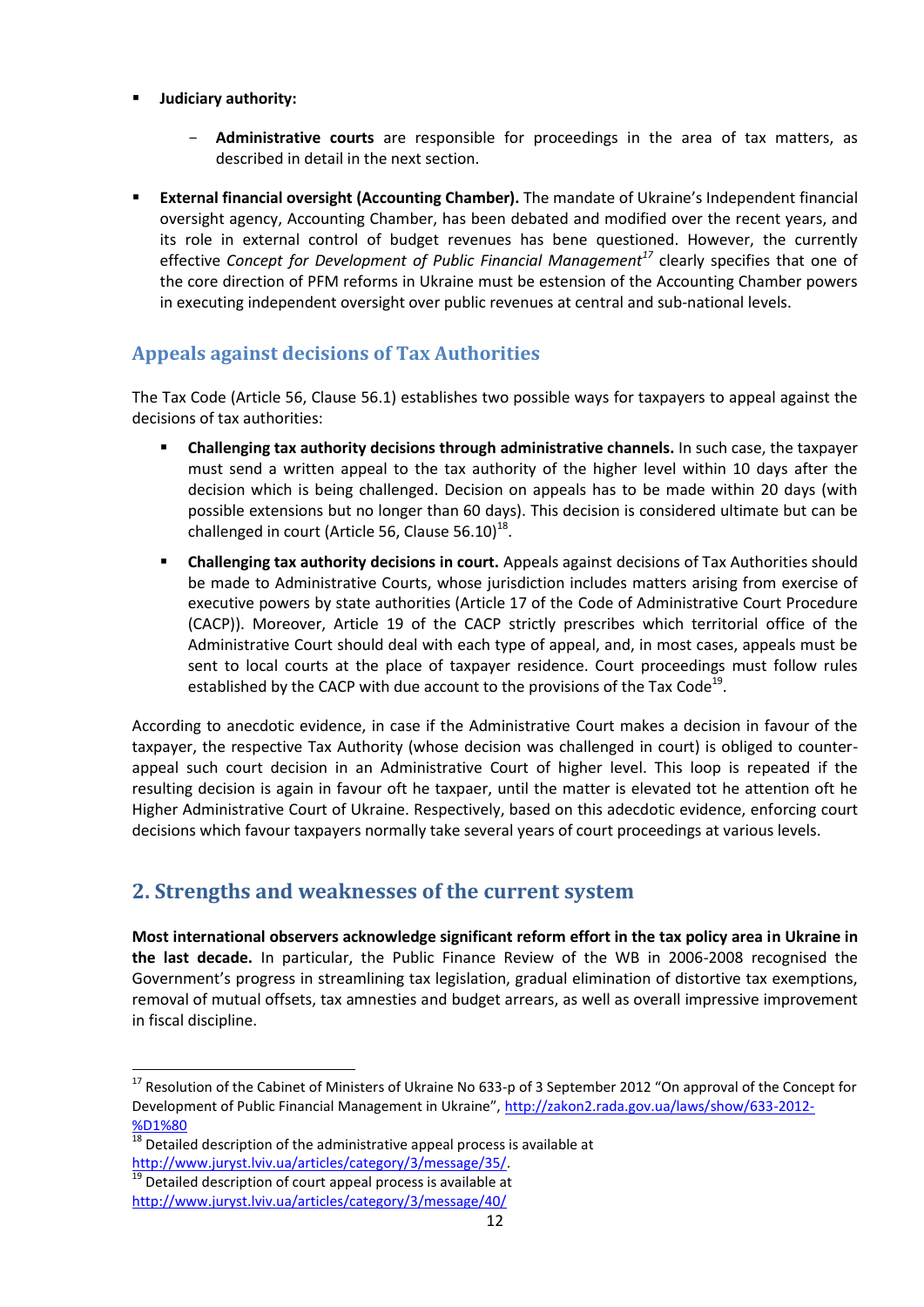**At the same time, Ukraine's tax system continues to suffer from a range of weaknesses, which create risks and discourage private sector.** Traditionally, Ukraine ranked poorly in international assessments of business climate: its ranking in the 2013 WB/IFC Ease of Doing Business Assessment is 137 (out of 185 economies)<sup>20</sup>. Notably, this latest survey has increased Ukraine's rank from a much lower 152 in 2012, including it into the group of top-ten fastest improving countries in the world. This development had a mixed reception among domestic experts. While some experts and the Government agreed that improvement was due to streamlined business registration procedures, introduction of electronic tax reports and elimination of a range of small but administratively cumbersome local taxes in the new Tax Code, others reckoned that the changed sampling methodology of the WB/IFC survey increased the share of SMEs in comparison to large taxpayers, who currently suffer disproportionately as a result of administrative fiscal squeeze<sup>21</sup>.

#### **The main risks for the private sector created by the weaknesses in the tax system include:**

#### **High marginal tax burden.**

Already by 2006, the World Bank Public Finance Review has came to conclusion that the only way for Ukraine to expand its fiscal space without damaging macroeconomy was to widen the tax base and improve compliance, rather than increase tax rates. This analysis shows that already at the time the tax burden on the private sector was very considerable, and that further increases in the tax rates would slow down economic growth. On the other hand, the government should expect that additional public funds would be required to finance structural reforms in key social sectors and in case if external economic shocks would change the positive dynamics of budget revenues (as it happened by 2008). The only way to collect such extra revenues without damaging macro-economic implications would be to eliminate current exemptions and loopholes which allow significant amounts of assets and incomes to remain outside taxation system.

Although the there was some marginal reduction in selected tax rates within the new Tax Code, the marginal tax burden remains high and is quoted by business surveys as a major constraint. In the 2013 WB/IFC Survey, high rates were named as a major business constraint by 55.1% - the biggest obstacle in comparison to tax administration, identified as the biggest problem by 35.3% businesses, and licencing/permit system, identified as the biggest problem by 32.7% businesses. Moreover, this shows a change in perception in comparison to 2004 IMF Cost of Doing Business survey, which ranked high tax rates as the least significant obstacle in comparison to high sanctions, poor predictability of tax liabilities, possibilities of extrajudicial confiscations and dependency on tax inspectors.

One of the most problematic elements of the high tax burden is the high level of the payroll taxes. Although administration of these taxes was streamlined by the Tax Code (which subordinated previously four fragmented tax schemes to joint administration by the Pension Fund), the tax burden of the scheme remained invariably high.

#### **High regulatory cost of doing business.**

**.** 

Based on the WB/IFC 2013 Survey, a considerable proportion of businesses in Ukraine still consider tax administration and licensing system as major constraints (35.3% and 32.7%, respectively). During 2008-2012, a growing number of reports was registered by the media witnessing claims from businesses of various administrative measures directed at extracting taxes, such as, e.g., refusal of the tax authorities to accept tax returns with low tax liabilities or requests of advance payments of taxes and fees. Such claims have been regularly monitored by FISCO id at [www.fisco-id.com.](http://www.fisco-id.com/)

<sup>&</sup>lt;sup>20</sup> <http://www.doingbusiness.org/data/exploreeconomies/ukraine>

<sup>21</sup> See, e.g.[, http://www.unn.com.ua/ua/news/985465-svitoviy-bank-pidvischiv-biznes-reyting-ukrayini/,](http://www.unn.com.ua/ua/news/985465-svitoviy-bank-pidvischiv-biznes-reyting-ukrayini/) [http://smi.liga.net/articles/2012-11-23/7207089-reyting\\_legkost\\_vedennya\\_b\\_znesu\\_pokrashchivsya\\_.htm#](http://smi.liga.net/articles/2012-11-23/7207089-reyting_legkost_vedennya_b_znesu_pokrashchivsya_.htm)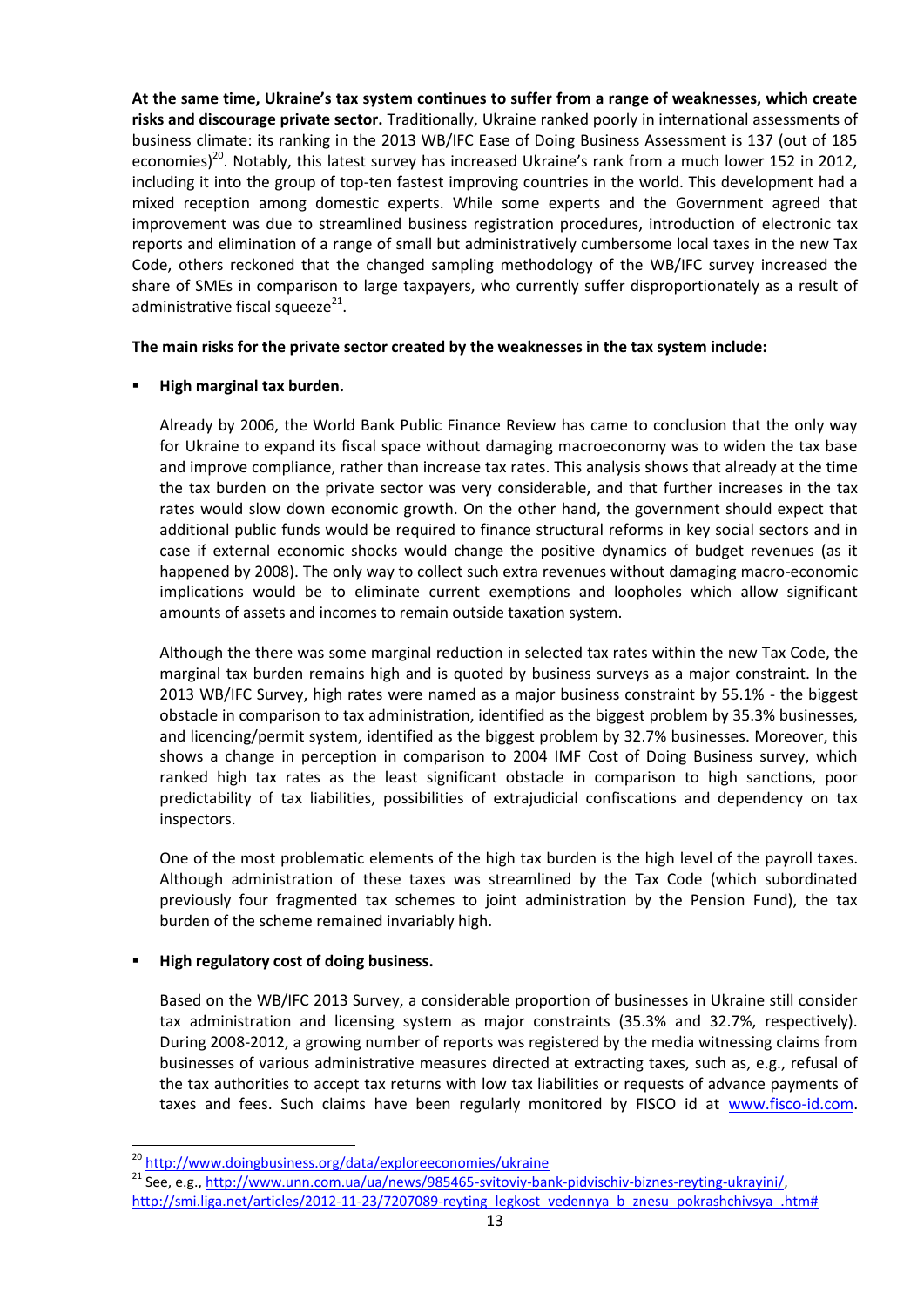Moreover, likelihood of administrative fiscal squeeze was supported by irregular EPT actual collection patterns during the recent years, and its dramatic overperformance in comparison to most other taxes<sup>22</sup>.

#### **Obstacles to transparent and fair competition.**

As was discussed earlier, Ukraine's current distorted system of VAT administration allows fraudulent agents to account the bulk of added value on accounts of missing traders, minimising tax liabilities within the country and claiming fictitious refunds of this tax through pseudo-export. This means that the supply chains of well-meaning exporters may include a fraudulent fly-by-night company, without the exporter's knowledge. Providing refunds to such well-meaning exporters represents an indirect subsidy. This situation results in permanent cross-subsidisation of fraudulent *and* well-meaning exporters at the cost of other well-meaning exporters. This distorts the market and makes it impossible for any company to compete in a fair and transparent way.

Illustration of this problem was witnessed in 2004 when the Government considered introducing special VAT accounts as a counter-measure against VAT refund fraud. According to anecdotic evidence, one of the large transnational corporations reported that, in view of this incipient legislative change, all of its domestic suppliers have informed the company of the need to raise their prices by around 20%. This anecdote was an indirect proof of the presence of missing traders somewhere in the supply chain of that transnational company, and the fact that identifying and eliminating such missing traders across the entire supply chain is and will be beyond realistic control of any exporter.

### <span id="page-13-0"></span>**3. Selected reform issues**

**.** 

#### <span id="page-13-1"></span>**Reforms to ensure compliance with WTO requirements**

Ukraine joined WTO in May 2008. Upon accession, a range of permanent institutional mechanisms were created to ensure on-going monitoring of legislative compliance with WTO requirements. Full-scale analysis of particular issues where compliance should be enhanced is outside of the scope of this brief report.

However, a few observations on the current tax regulations and fiscal performance may be of relevance:

- **The already mentioned problem of indirect export subsidisation via non-paid VAT.** The problem of VAT refund fraud was described in detail in earlier sections. Availability of large scale opportunities for VAT refund fraud coupled with the still functioning system of refunds spurs a vicious circle of cross-subsidisation of selected exporters (which do receive refunds and which have, often unwittingly, missing traders in their supply chains). This circle creates significant distortions and significantly limit opportunities for fair competition.
- **Concerns about discrimination of imports through distorted administrative practices.** Fiscal performance data for 2011-2012 show that actual collections of excise taxes on imported goods systemically over-peform in comparison to excises levied on goods produced domestically. This must be explained by one, or combination, of the following:
	- by relatively poorer forecasting of foreign excises (in comparison to forecasting of domestic excises),
	- by fundamentally poorer administration of the domestic excises (perhaps as a result of shadow market trade), or
	- by higher administrative effort to levy excises on imports.

<sup>&</sup>lt;sup>22</sup> For continuous monitoring of this phenomena, see FISCO monthly PFM reports o[n www.fisco-id.com.](http://www.fisco-id.com/)